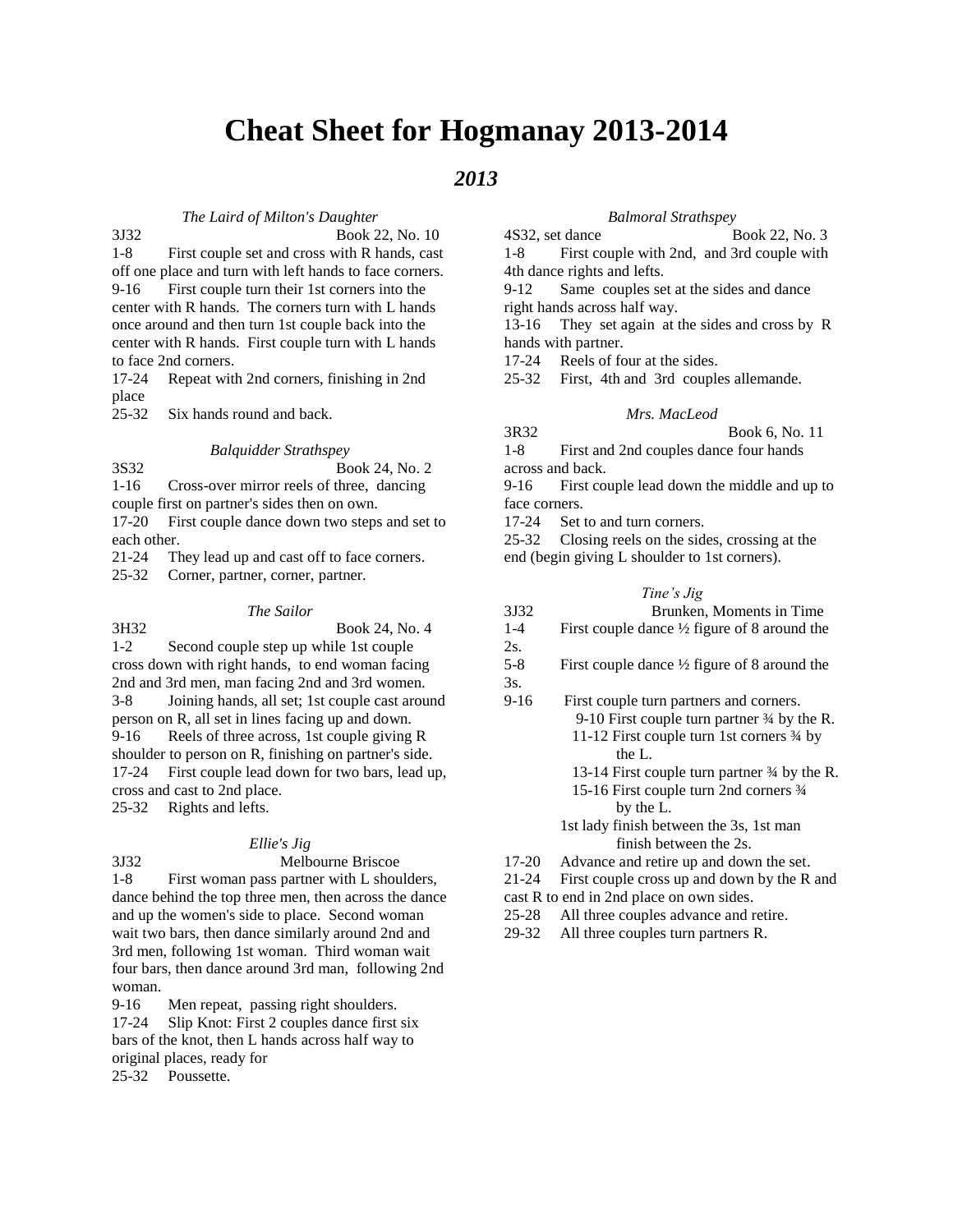# *Cullins of Skye*

# 3S32 Four SCD for 1978

1-8 First couple cross by the R while 2nd and 3rd women change places by the L and 2nd and 3rd men change places by the R, flowing into mirror reels of 3 on the side.

9-10 First couple cast into 2nd place while 3rd couple dances to the top with inner hands joined.

11-14 First woman dances out the top of the dance and casts to 2nd place on her own side while 1st man dances out the bottom of the dance and casts to 2nd place on his own side.

15-16 First couple turn by the L 1-1/4 times

17-20 Three hands across by the R, woman up and man down, finishing on the side.

21-24 Three hands across by the L, woman down and man up.

25-32 All three couples dance the knot.

#### *The College Hornpipe*

3R32 Book 20, No. 12 1-8 First, 2nd, and 3rd couples dance six hands round and back again.

9-16 First, 2nd and 3rd couples promenade.

17-24 First couple, giving R hands, cross over, cast off one place, cross over giving L hands, cast off another place and lead up the middle to finish facing first corners. (Second couple move up.)

25-32 Hello-goodbye setting.

## *The Wild Geese*

3J32 Book 24, No. 3

1-4 First and 3rd couples set advancing to join

hands in line of four (all have partners on the R). Set. 5-8 First and 3rd couples turn with R hands. First couple cast on own side to 3rd place WHILE 3rd couple lead up to top.

9-16 Third and 1st couples repeat bars 1-8, with 3rd couple casting.

17-24 First couple lead down the middle and up to 2nd place. Second couple move up on bars 3 & 4. 25-32 First and 2nd couples dance rights and lefts.

#### *Auld Friends Meet*

| 3S32    | Leeds Branch Leaflet                        |  |  |  |  |
|---------|---------------------------------------------|--|--|--|--|
| $1 - 4$ | First couple set and cast off. (2nd couple) |  |  |  |  |

step up).

5-6 First couple set to 1st corners while advancing to pass L shoulder with partner.

7-8 First couple turn 1st corner once round with both hands, ending by opening into a circle for 4 (1st couple with their 1st corners).

9-12 Circle L, ending with corners in their own places, 1st woman between 2nd couple facing down, and 1st man between 3rd couple facing up.

13-20 Repeat bars 5-12 with 2nd corners, 1st

couple ending in 2nd place on partner's side.

21-24 First couple set advancing to each other and turn once round with both hands, ending in center facing up.

25-30 Mirror reels beginning with 1st couple dancing in and up, 2nd couple dancing out and down, and 3rd couple dancing out and up.

31-32 First couple cross with R hands.

## *The Rakish Highlandman*

3J40 Book 9, No. 16

1-8 Right shoulder reels of three on the side.

9-16 First couple lead down the middle and up.

17-24 First and 2nd couples dance allemande,

ending with 1st couple facing 1st corners.

25-32 Turn corner, partner, corner, then pass right shoulder into

33-40 Double triangles.

## *It's About Time*

- 3S32 Brunken, Moments in Time
- 1-8 First and 2nd couples poussette right round.
- 9-12 First and 2nd couples set and link.
- 13-16 Second and 1st couples circle L .
- 17-20 Set to partners and corner.
	- 17 First couple set to each other across the dance.
	- 18 First couple pull R shoulders back and face partner's 2nd corner.
	- 19 First couple set to partner's 2nd corner.
	- 20 First couple pull R shoulders back and face partner up and down the dance.
- 21-22 First couple set to each other.
- 23-24 First couple turn with two hands to face 1st
- corners (no twiddle).
- 25-32 Corners pass and turn .
	- *The Reel of the Royal Scots*

3R32 RSCDS Leaflet 1-2 First and 2nd women turn with L hands WHILE 1st and 2nd men turn with R hands, 1st

couple ending back to back in the center of the dance.

3-4 All three couples set as in double triangles.

5-6 First and 3rd women change with R hands WHILE 1st and 3rd men change with L hands.

7-8 All three couples set as in double triangles.

9-16 First couple, followed by 3rd couple, dance up between 2nd couple and cast off. They then dance down to third place and cast up to second place, 3rd couple ending in original places.

17-24 First couple turn first corner with R hands, pass partner by R, turn second corner with R hands, and cross to own side, passing R shoulders.

25-32 Six hands round and back.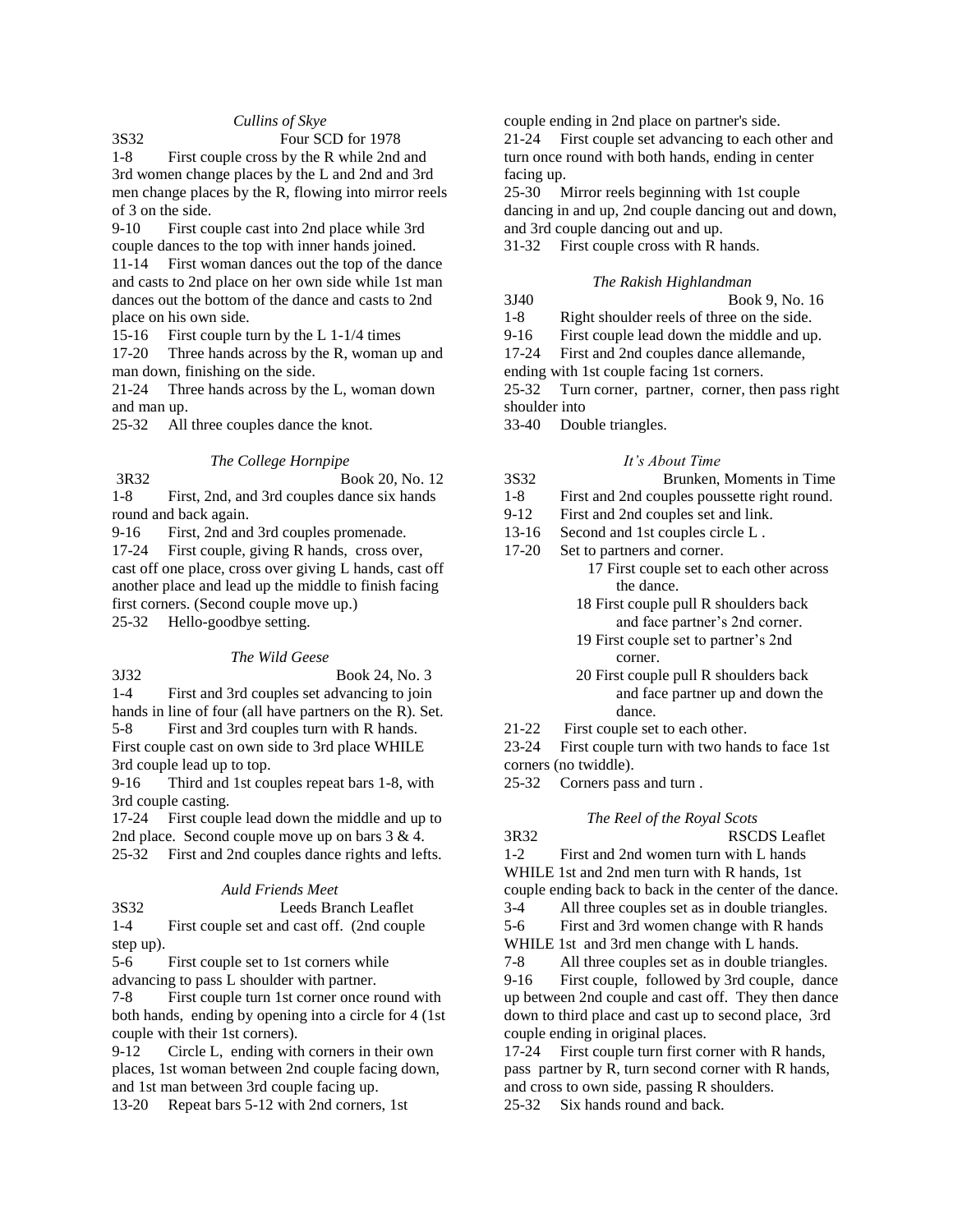# *2014*

## *The Comeback Jig*

3J32 Brunken, Moments in Time 1-4 First couple dance ½ figure of 8 around the 2s.

5-8 First couple dance ½ figure of 8 around the 3s, ending in 2nd place (2s step up on 7 &8).

9-12 All three couples dance around partners by the R shoulder to place.

13-16 All three couples chase clockwise halfway round the set.

17-20 First lady down with the 2s (in 3rd place) and 1st man up with the 3s (in 2nd place) R hands across.

21-24 First lady up with the 3s (in 2nd place) and 1st man down with the 2s (in 3rd place) L hands across.

25-28 All three couples chase anticlockwise halfway round the set.

29-32 All three couples dance around partners by the L shoulder to place.

# *Invercauld's Reel*

3S32 Book 11, No. 10

1-8 First couple set and cast off. Lead down crossing over below 3rd couple and cast up to 2nd place.

9-16 Rights and lefts, finishing facing 1st corners.

17-24 Set to and turn corners

25-30 Reels of three on the sides, beginning by

giving L shoulder to 1st corner.

31-32 First couple cross with R hands to own side.

# *White Heather Jig*

4J40, set dance Cosh, No. 9 1-4 First couple turn with R hands and cast one place on own sides (second couple step up.).

5-8 First couple turn with L hands to finish back-to-back between 2nd couple.

9-16 First and 2nd couples reel of four across the

dance. First couple finish passing R shoulders.

17-24 First couple turn corner, partner, corner,

partner, finishing back to back between 3rd couple.

25-32 First and 3rd couples reel of four across the

dance, 3rd couple finishing in 2nd place.

33-40 First couple, now below 3rd couple, turn with L hands and cast down on own side (4th couple step up) then turn with R hands to 4th place.

# *Couples Meet*

3R32 Delaware Valley Silver 1-8 First lady followed by partner cast below 3s. First couple lead up to top  $&$  cross to original places.

9-16 First and 2nd couples set & rotate.

17-24 First couple dance reels on own sides (R shoulder to 2s to start).

25-32 All three couples set, circle 6 hands round to the left halfway, and chase clockwise halfway back to places

## *Wisp of Thistle*

3S32 Book 37 1-8 First and 3rd couples petronella turn into center and set to partners. They dance ½ reel of 4 up & down center.

9-16 Third and 1st couples petronella turn to own sides. All three couples set and turn partners R to end ready for allemande

17-24 All three couples allemande.

25-32 First couple cross R and cast down 1 place. They dance ½ figure of 8 round 2s to end in 2nd place.

## *Kendall's Hornpipe*

2J 32 Graded Book, No. 22

1-8 Rights and lefts.

9-16 First couple lead down for three bars, up to the top, cross over and cast into 2nd place.

17-24 Ladies' chain for 2nd and 1st couples.

25-32 Second and 1st couples (1st couple on partner's side) advance and retire, and 1st couple turn 1½ times with R hands to own side.

# *The Montgomeries' Rant (12/93)*

3R32 Book 10, No. 1 1-4 First couple cross with R hands and cast down one place on opposite sides. (Second couple step up.)

5-8 First couple cross with L hands; woman cast up WHILE man cast down.

9-16 Reels of three across the dance, 1st man with 3rd couple and 1st woman with 2nd couple. Begin by giving R shoulder to 1st corner. Finish reel facing 2nd woman with 1st woman on her partner's left.

17-20 First couple set to 2nd woman and turn inward to set to 3rd man.

21-24 First couple set to 3rd woman and turn inward to set to 2nd man.

25-30 First couple turn back-to-back to start reels of three at the sides by giving R shoulders to 2nd corners.

31-32 First couple cross with R hands to own sides.